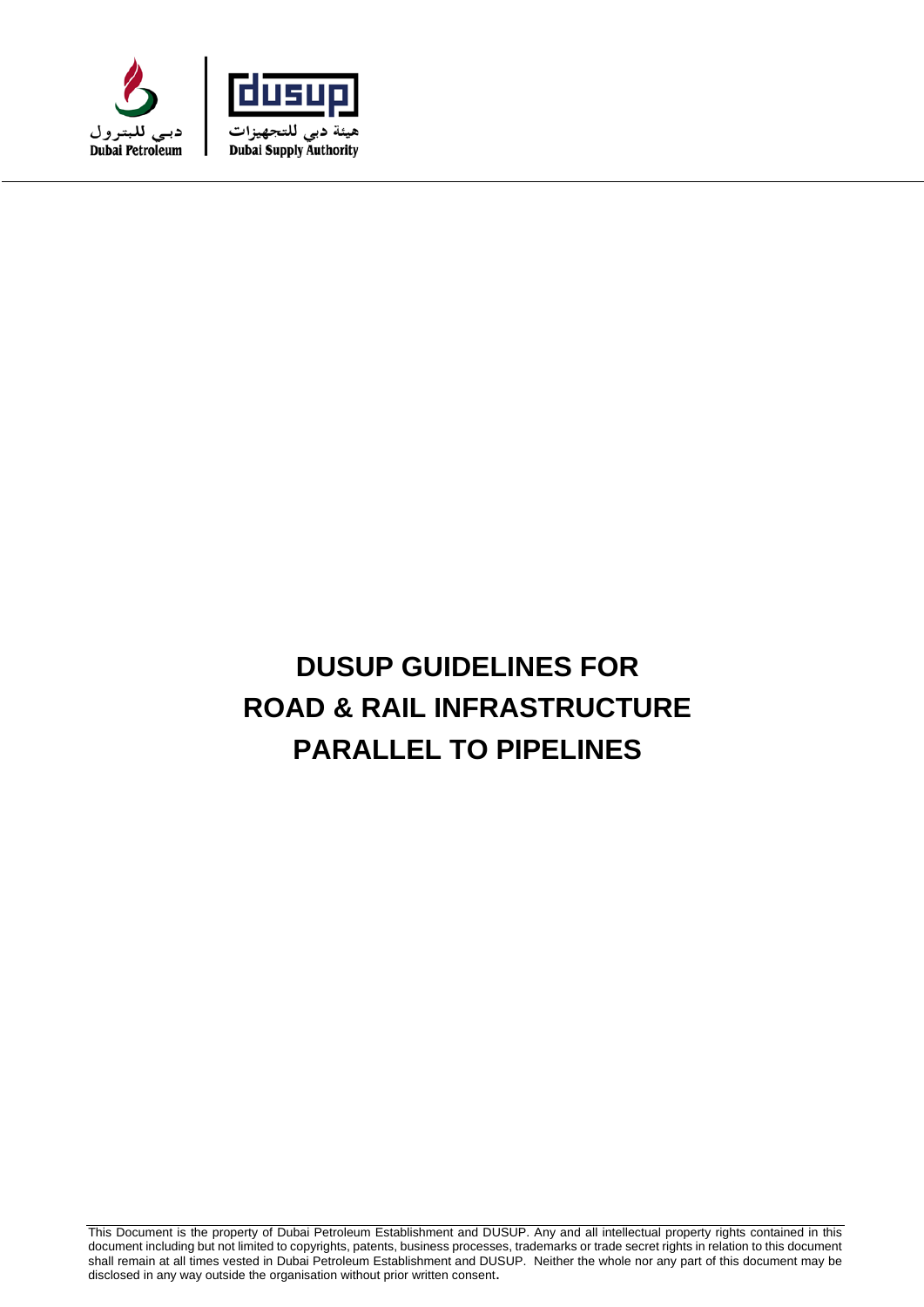# **Approval**

Note: This Guideline was approved on 09-Dec-2021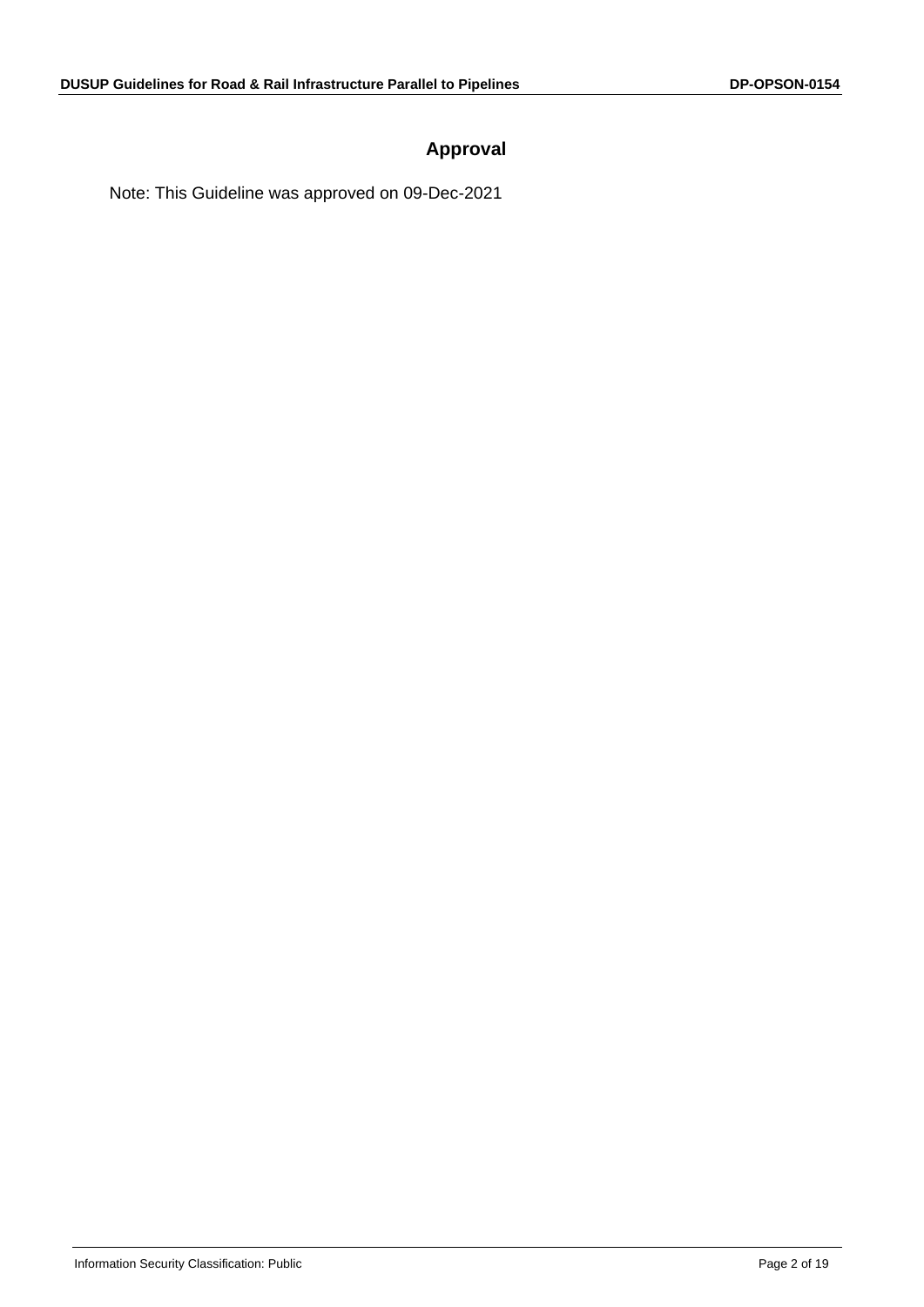# **TABLE OF CONTENTS**

| 1              |     |       |                                                                   |  |  |
|----------------|-----|-------|-------------------------------------------------------------------|--|--|
| 2              |     |       |                                                                   |  |  |
| 3              |     |       |                                                                   |  |  |
| $\overline{4}$ |     |       |                                                                   |  |  |
| 5              |     |       |                                                                   |  |  |
|                | 5.1 |       |                                                                   |  |  |
|                | 5.2 |       |                                                                   |  |  |
| 6              |     |       | ROAD AND RAIL INFRASTRUCTURE PARALLEL TO EXISTING PIPELINES  7    |  |  |
|                | 6.1 |       |                                                                   |  |  |
|                |     | 6.1.1 |                                                                   |  |  |
|                |     | 6.1.2 |                                                                   |  |  |
|                |     | 6.1.3 | Concept Design NOC/Route NOC/Preliminary Design NOC 8             |  |  |
|                |     | 6.1.4 |                                                                   |  |  |
|                |     | 6.1.5 |                                                                   |  |  |
|                | 6.2 |       |                                                                   |  |  |
|                | 6.3 |       |                                                                   |  |  |
|                | 6.4 |       |                                                                   |  |  |
|                |     | 6.4.1 |                                                                   |  |  |
|                |     | 6.4.2 |                                                                   |  |  |
|                |     | 6.4.3 |                                                                   |  |  |
|                |     |       | 6.4.3.1 At Grade Road / Railway Parallel to Pipeline Corridor  13 |  |  |
|                |     |       | 6.4.3.2 Road/Railway at Lower Elevation (Cut/Excavation)  14      |  |  |
|                |     |       |                                                                   |  |  |
|                |     |       |                                                                   |  |  |
|                |     |       |                                                                   |  |  |
| $\overline{7}$ |     |       |                                                                   |  |  |
| 8              |     |       |                                                                   |  |  |
|                |     |       |                                                                   |  |  |
|                |     |       |                                                                   |  |  |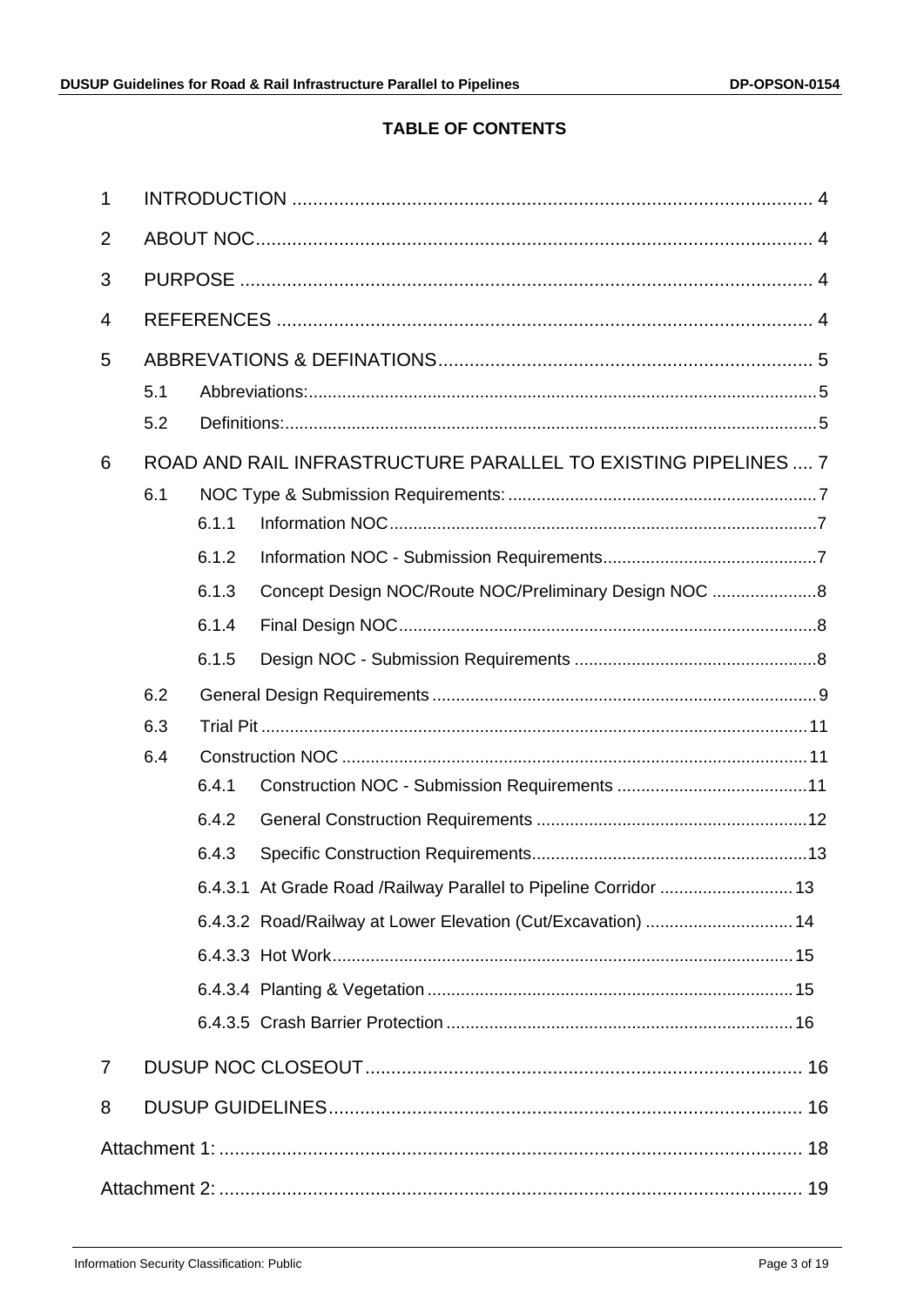#### <span id="page-3-0"></span>**1 INTRODUCTION**

Dubai Supply Authority (DUSUP) provides energy supply (Natural Gas) to Emirate of Dubai to meet the needs of electricity generation and water desalination through its pipeline network, Through the production of natural gas (which is processed into gas and condensate products), the purchase of pipeline gas and LNG (and its regasification), gas storage and the operation of the pipeline network, DUSUP plays a key role in the growth and development of Dubai.

DUSUP has assigned Dubai Petroleum Establishment (DPE) the responsibility for operating DUSUP assets and authorised DPE to manage all emergency events occurring on its own operated facilities, pipelines and assets within pipeline corridors in liaison with other governmental entities.

DPE-DUSUP designs operates and maintains DUSUP's onshore pipelines and related facilities to International Standards in order to ensure an uninterrupted flow of gas and other hydrocarbons across Dubai.

There are approximately 700 kilometres of onshore hydrocarbon pipelines operating in Dubai. The gas pipelines operate at high-pressures up to 960-psig and transport highly explosive and flammable natural gas. A number of jet fuel and fuel oil pipelines share the corridors with the gas and condensate pipelines.

## <span id="page-3-1"></span>**2 ABOUT NOC**

NOC stands for No Objection Certificate. The NOC System is in place in Dubai to review and pre-approve any work in NOC Zone in order to confirm compliance of the Property Developer/Owner, Consultants & Contractor with DUSUP standard and requirements. DUSUP NOC is issued through Dubai Governments e-NOC system administered by RTA.

#### <span id="page-3-2"></span>**3 PURPOSE**

The purpose of this guideline is to assist the DUSUP/DPE NOC staff for NOC review and field staff for monitoring safe execution of road and railway infrastructure works affecting DUSUP/DPE pipelines and pipelines assets.

This guideline document is based on DUSUP/DPE previous experience of providing quality service of energy supply (Natural Gas) to Emirate of Dubai through the pipeline network.

This Guideline document will be published in DUSUP website for NOC Applicants (Consultants & Contractors) easy reference.

## <span id="page-3-3"></span>**4 REFERENCES**

DUSUP NOC Standard Conditions - DP-OPSON-0056

DUSUP Guidelines for Trial Pit: DP-OPSON-0148

DPE Hot Work Procedure - DPE-HSE-00044

AREMA - Chapter 5 - Pipelines

Gas Transmission and Distribution Piping Systems – ASME B31.8

Pipeline Transportation Systems for Liquid Hydrocarbons and Other Liquids - ASME B31.4

API RP 1102 Steel Pipelines Crossing Railroads and Highways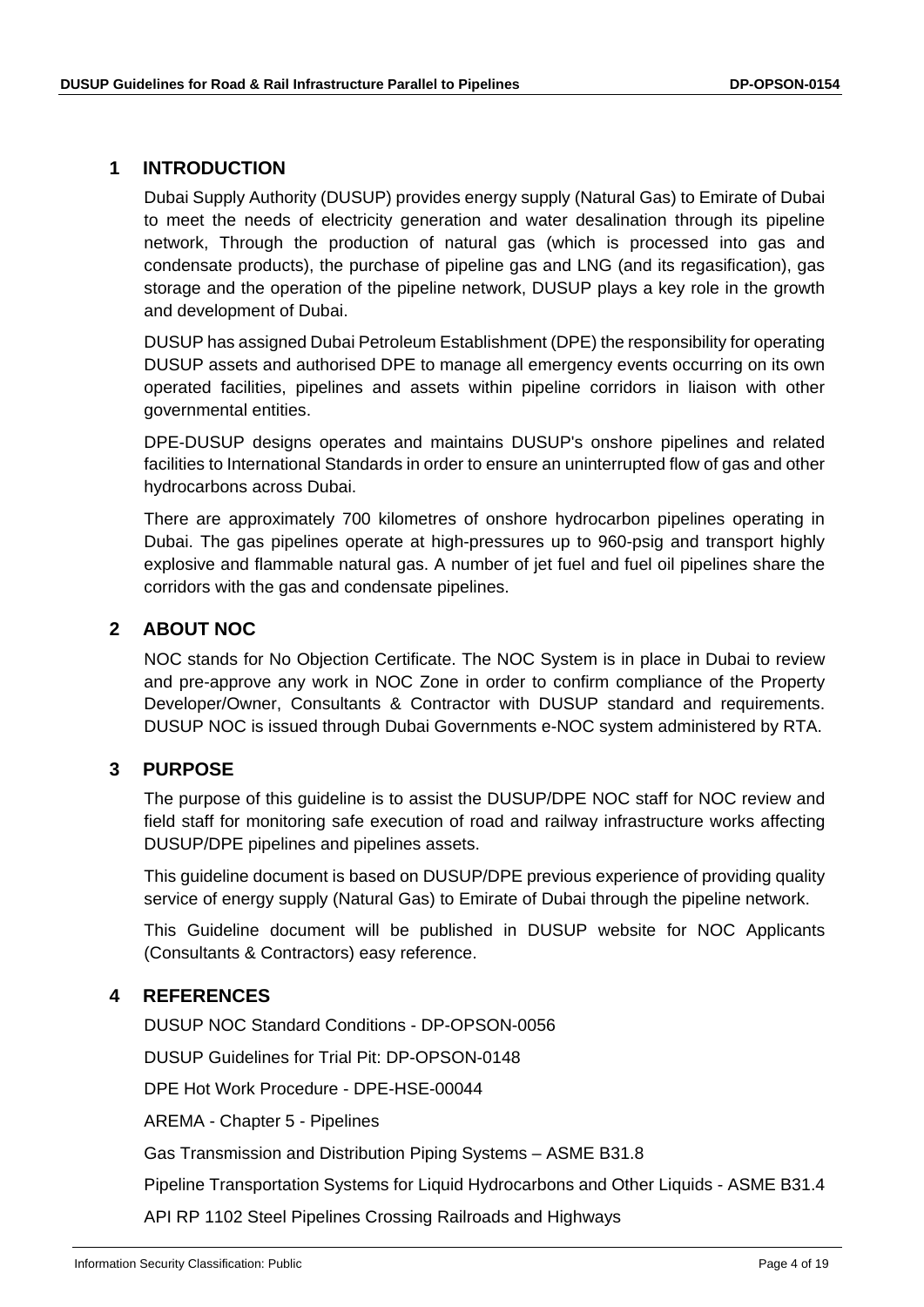## <span id="page-4-0"></span>**5 ABBREVATIONS & DEFINATIONS**

#### <span id="page-4-1"></span>**5.1 Abbreviations:**

| <b>Abbreviation</b> | <b>Description</b>                                                     |
|---------------------|------------------------------------------------------------------------|
| <b>ALARP</b>        | As Low As Reasonably Practicable                                       |
| <b>AREMA</b>        | American Railway Engineering and Maintenance - of - Way<br>Association |
| <b>DPE</b>          | Dubai Petroleum Establishment                                          |
| e-NOC               | Electronic NOC                                                         |
| GCS                 | <b>Gas Control Station</b>                                             |
| <b>HSE</b>          | Health, Safety and Environment                                         |
| <b>MS</b>           | <b>Method Statement</b>                                                |
| <b>MSRA</b>         | Method Statement and Risk Assessment                                   |
| <b>NOC</b>          | No Objection Certificate                                               |
| <b>PHA</b>          | <b>Preliminary Hazard Analysis</b>                                     |
| <b>PPE</b>          | <b>Personal Protective Equipment</b>                                   |
| <b>PPV</b>          | <b>Peak Particle Velocity</b>                                          |
| <b>PTW</b>          | Permit to Work                                                         |
| <b>RA</b>           | <b>Risk Assessment</b>                                                 |
| <b>RCC</b>          | <b>Reinforced Cement Concrete</b>                                      |
| <b>ROW</b>          | Road Right of Way                                                      |
| <b>RTA</b>          | Roads and Transport Authority                                          |
| <b>TRA</b>          | <b>Task Based Risk Analysis</b>                                        |

# <span id="page-4-2"></span>**5.2 Definitions:**

| Term              | <b>Definition</b>                                                                                                                                                                                                              |
|-------------------|--------------------------------------------------------------------------------------------------------------------------------------------------------------------------------------------------------------------------------|
| Accident          | The unexpected and undesirable occurrence directly associated with<br>DUSUP operations and DUSUP asset/facility, which results or may                                                                                          |
|                   | result in human casualties or damage to property.                                                                                                                                                                              |
| At Grade Crossing | For the purpose of pipeline protection, the carriageway crossing<br>at same level of adjacent ground or not more than 5'-0"<br>(1.5 meter) above adjacent ground/pipeline corridor to be<br>considered as "At Grade Crossing". |
| <b>Berm</b>       | A soil bund built over the pipeline as a protection cover.                                                                                                                                                                     |
| <b>Bridge</b>     | A bridge is a structure built to span a physical obstacle without blocking<br>the way underneath in order to provide passage over the obstacle.                                                                                |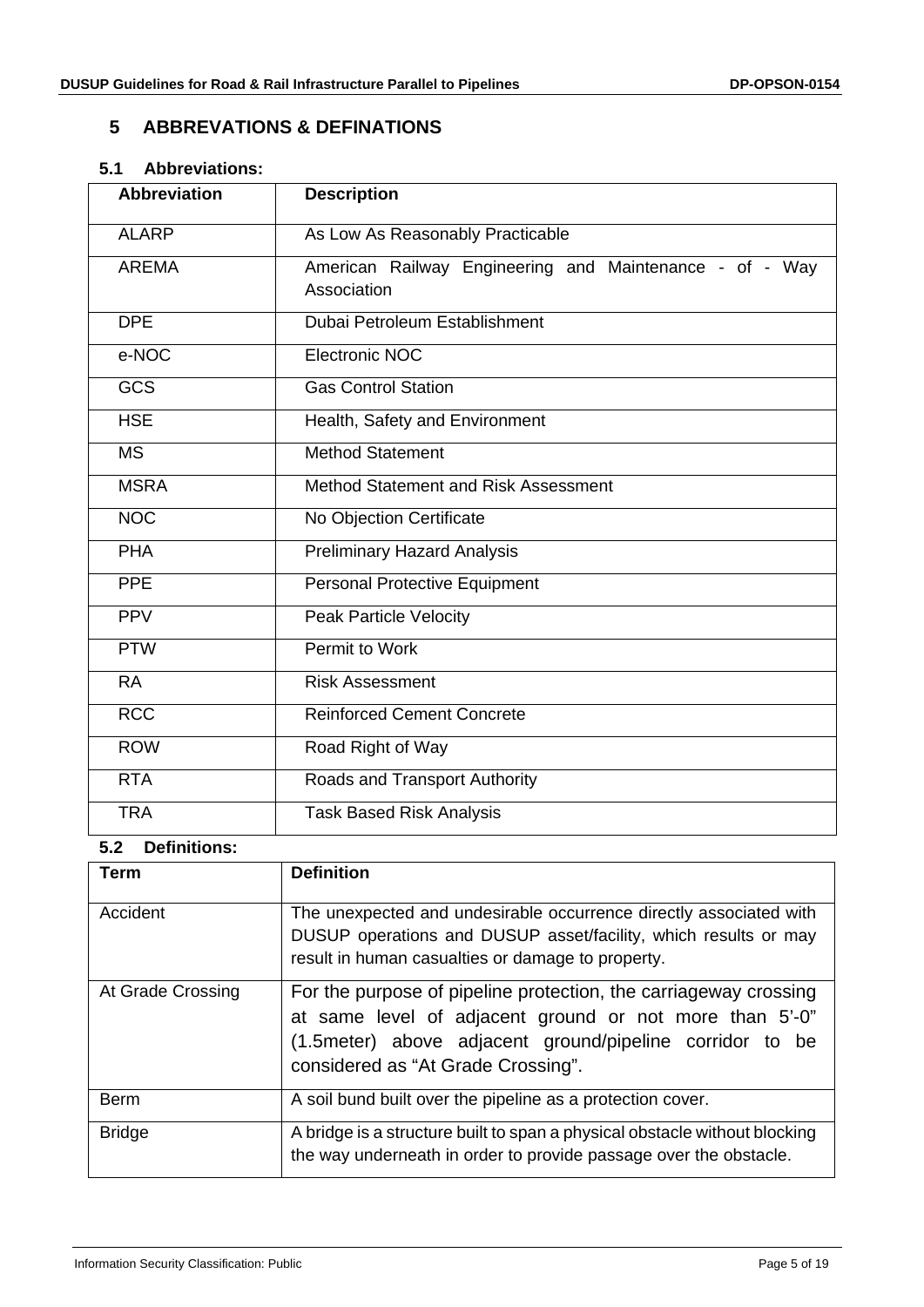| Construction                      | The erection of any new buildings or structures, or the variations to the<br>Infrastructure facilities or existing asset.                                                                                                                                                                  |
|-----------------------------------|--------------------------------------------------------------------------------------------------------------------------------------------------------------------------------------------------------------------------------------------------------------------------------------------|
| Consultant                        | A natural or legal person who is offering advice/consultation on<br>engineering, technical, or any other matter related to design and<br>construction.                                                                                                                                     |
| Contractor                        | An organization designated by the Owner or the Operator for the<br>purpose of carrying out the works related to Construction, or execution<br>of any work that requires obtaining of No Objection Certificates from<br>the DUSUP.                                                          |
| <b>Control Measure</b>            | Provisions to reduce identified risks.                                                                                                                                                                                                                                                     |
| <b>Cathodic Protection</b>        | Cathodic Protection (CP) is a technique used to control the corrosion<br>of a metal surface by making it the cathode of an electrochemical cell.<br>A simple method of protection connects the metal to be protected to a<br>more easily corroded "sacrificial metal" to act as the anode. |
| <b>DPE</b>                        | Dubai Petroleum Establishment responsible for the Operation of<br><b>DUSUP Asset.</b>                                                                                                                                                                                                      |
| <b>DUSUP Corridor</b>             | DUSUP Corridor is the land allocated by Dubai Municipality or other<br>statutory government authority to DUSUP for the construction,<br>operation and maintenance of gas and fuel pipelines in the emirates of<br>Dubai.                                                                   |
| <b>Elevated Road</b>              | A road raised 1.5 meter or more above grade.                                                                                                                                                                                                                                               |
| e-NOC                             | The electronic NOC application that can be submitted via the online<br>system:<br>https://noc.rta.ae/RTAeNOC/Webpages/common/login/login.aspx                                                                                                                                              |
| Embankment                        | A mound of earth built to carry a road or railway over an area of low<br>ground.                                                                                                                                                                                                           |
| Excavation                        | Excavation is a man-made cut, cavity, trench or depression formed by<br>earth removal.                                                                                                                                                                                                     |
| Hazard                            | A Hazard is any source of potential damage, harm or adverse effects<br>on people, property environment or organization.                                                                                                                                                                    |
| No Objection<br>Certificate (NOC) | A document approved by the DUSUP through e-NOC, for the technical<br>design of proposed development or authorizing a contractor to carry<br>out a Construction/Restricted Activity within the NOC Zones.                                                                                   |
| PERMIT TO<br>WORK (PTW)           | A written or digital approval granted by DPE that authorises a person<br>or persons to carry out specific work within a specified time frame<br>within the proximity of DUSUP asset/plot boundary limit.                                                                                   |
| Recoverable<br><b>Distance</b>    | Distance from the road edge where driver can regain control of errant<br>vehicle and stop.                                                                                                                                                                                                 |
| <b>Risk</b>                       | A situation involving exposure to danger                                                                                                                                                                                                                                                   |
| <b>Risk Assessment</b>            | A report prepared by the Applicant/Customer seeking DUSUP NOCs,<br>identifying potential risks and mitigation measures involved in carrying                                                                                                                                                |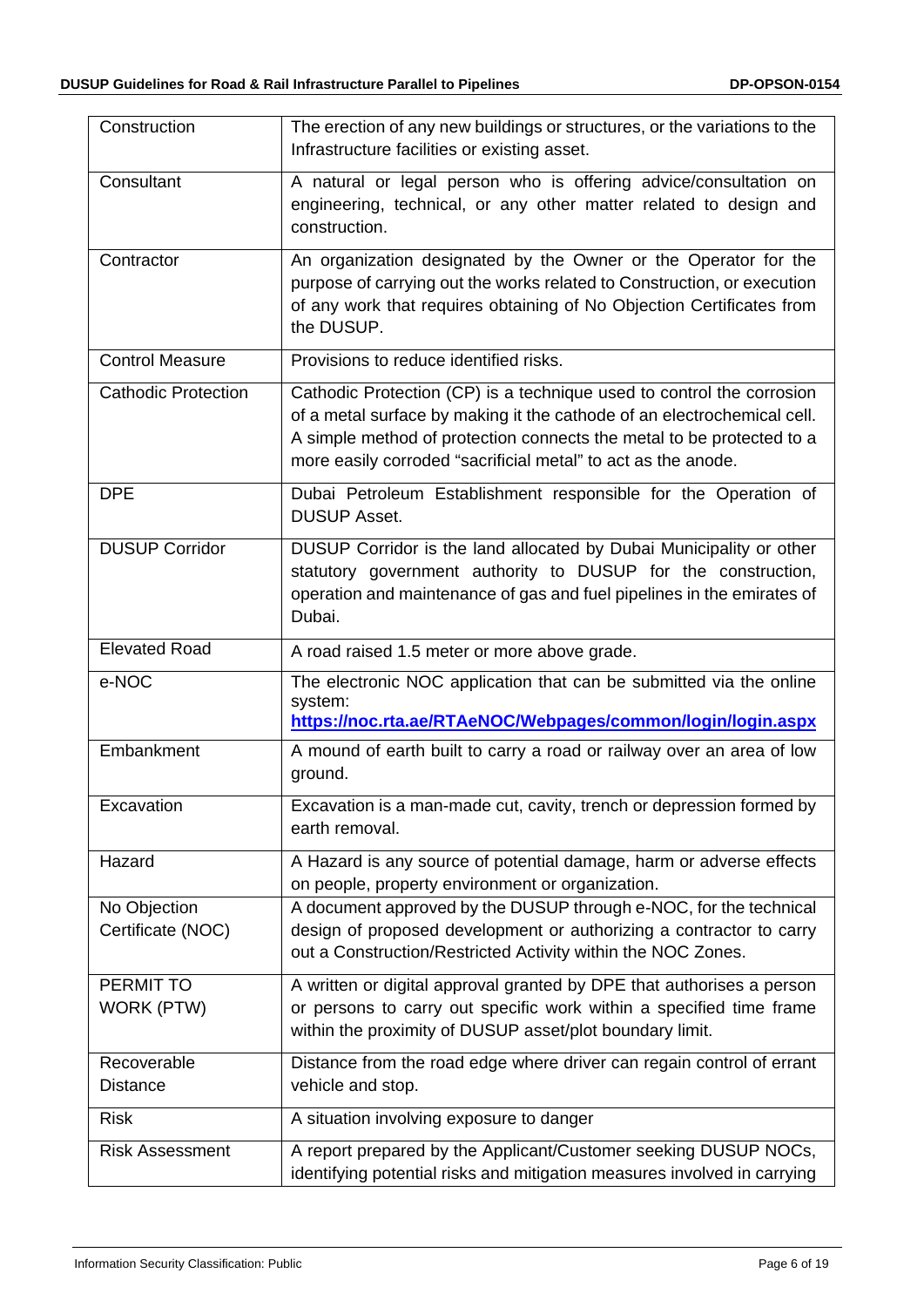|                  | out any Construction or Restricted Activity within the DUSUP NOC<br>Zones.                                                                                                                    |
|------------------|-----------------------------------------------------------------------------------------------------------------------------------------------------------------------------------------------|
| Road Interchange | Road interchange is a junction of two or more major roads by a system<br>of separate levels that permit traffic to pass from one to another without<br>the crossing of traffic stream.        |
| Safety           | The absence of any risk of harm or damage to the people, DUSUP<br>asset/Infrastructure that is deemed unacceptable as per the<br>DUSUP/DPE Safety Regulation or Standard Operating Procedure. |
| Viaduct          | Viaduct is a specific type of bridge that consists of a series of arches,<br>piers or columns supporting a long elevated road or railway.                                                     |

## <span id="page-6-0"></span>**6 ROAD AND RAIL INFRASTRUCTURE PARALLEL TO EXISTING PIPELINES**

New road and rail infrastructure may be constructed parallel to the existing DUSUP/DPE pipelines or DUSUP corridor in various locations of DUBAI. The design and construction of such road or railway within the DUSUP NOC zone require review and approval through NOC process.

DUSUP receive and process NOC through the Dubai Government e-NOC (electronic NOC) system administered by RTA. The link for e-NOC application is:

**<https://noc.rta.ae/RTAeNOC/Webpages/common/login/login.aspx>**

DUSUP NOC is issued for hydrocarbon pipelines that are owned and operated by DUSUP/ DPE, ENOC, EMDAD and Dolphin Energy.

Subsequent sections stipulates the minimum requirements to be followed in order to obtain NOC.

## <span id="page-6-1"></span>**6.1 NOC Type & Submission Requirements:**

For the Road & Railway parallel to DUSUP corridor within NOC zone, following DUSUP NOC's are applicable:

- Information NOC
- Concept Design NOC/Route NOC/Preliminary Design NOC
- Final Design NOC
- Trial Pit NOC on other utilities within NOC Zone (if applicable).
- Construction NOC
- NOC Close-out

## <span id="page-6-2"></span>**6.1.1 Information NOC**

Existing, planned pipeline and related facility information along with the corresponding DUSUP Guidelines and Standard DUSUP NOC Conditions are shared with the applicants (consultant or contractor) for the design and construction of planned developments through e-NOC.

#### <span id="page-6-3"></span>**6.1.2 Information NOC - Submission Requirements**

a) AutoCAD drawing on DLTM coordinates datum showing the proposed Project Limit Plan for issuing Pipeline Information.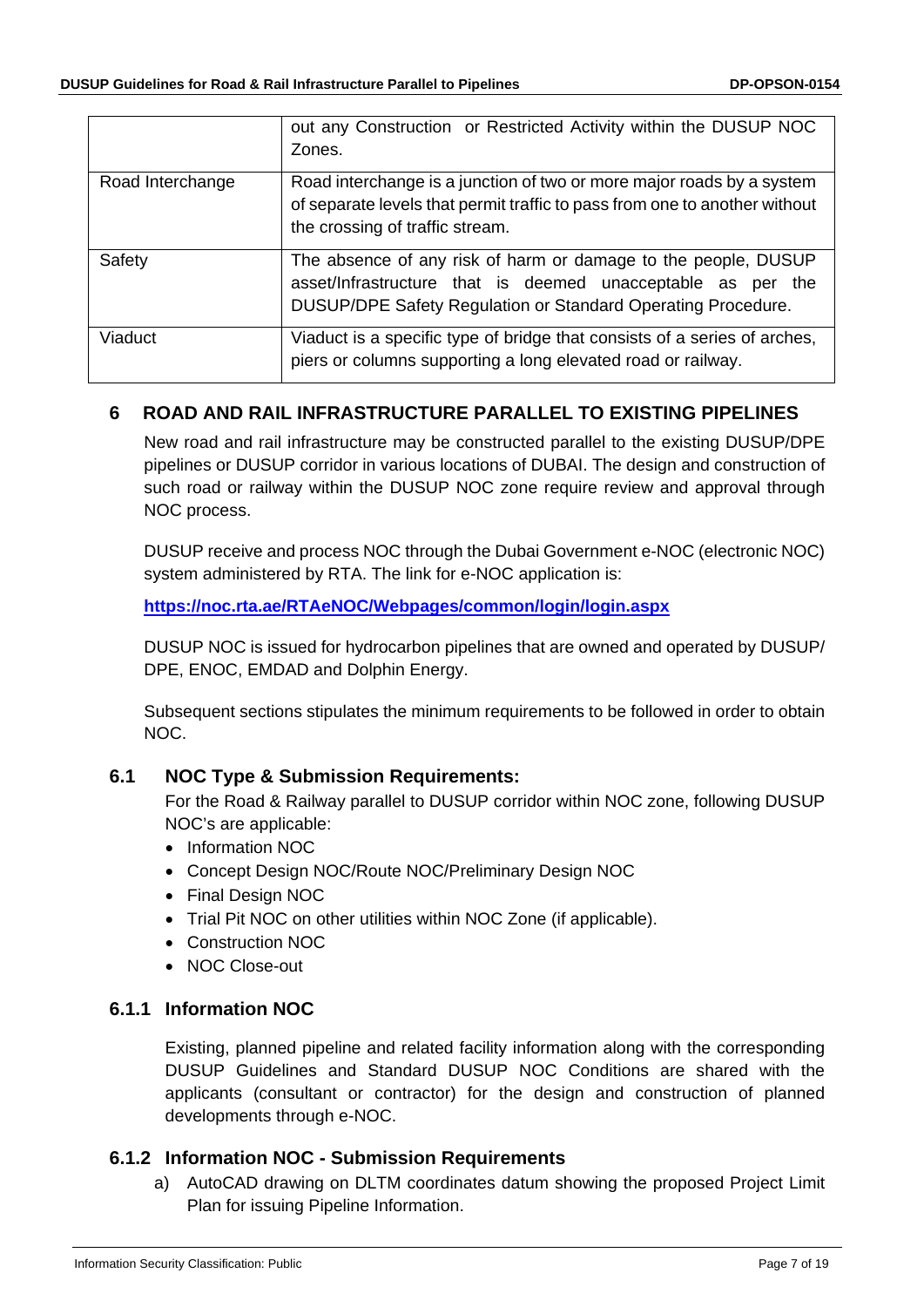- b) Pdf file of drawing showing proposed Project Limit Plan for issuing Pipeline Information.
- c) For issuing Pipeline information, it is mandatory for the applicant to submit a confidentiality undertaking letter as per the DUSUP approved letter template. The Confidentiality Undertaking Letter template can be downloaded from DUSUP website using link: <https://www.dusup.ae/noc>
- d) Undertaking letter must be submitted with company stamp and signed by the authorized company representative.
	- Note: Information NOC will be issued with DUSUP Standard NOC Conditions, AutoCAD file of existing pipeline information, corridor limits, corridor fence and gate locations, desert crossings and other facilities such as valve station and pigging facilities and applicable guidelines.

## <span id="page-7-0"></span>**6.1.3 Concept Design NOC/Route NOC/Preliminary Design NOC**

Concept Design NOC/Route NOC/Preliminary Design NOC are initial design proposal seeking input and approval in order to proceed with the Final Design.

#### <span id="page-7-1"></span>**6.1.4 Final Design NOC**

Final Design NOC is submitted after incorporating Preliminary Design NOC conditions. A check list for Preliminary Design NOC conditions compliance must be included in the submission of Final Design NOC.

Impact of railway design parallel to DUSUP corridor may require third party review by the DUSUP/DPE approved specialist consultant. Such design review typically exceeds standard review duration. The applicant shall make suitable allowance for the extended review period by specialist consultant in their schedule.

#### <span id="page-7-2"></span>**6.1.5 Design NOC - Submission Requirements**

- a) Key Plan showing project location.
- b) General Layout Plan incorporating existing and proposed work, DUSUP corridor limit, pipelines/ facilities as provided in Information NOC.
- c) AutoCAD file of General Layout Plan drawing prepared on DLTM coordinates datum.
- d) Typical Cross Section drawings showing proposed work incorporating pipeline and corridor information provided through the Information NOC, minimum horizontal separation from the pipeline corridor limit /existing pipeline and any element of work having direct or indirect effect on DUSUP pipelines or facilities.
- e) Applicable design considerations mentioned in this document shall be considered for the design and drawing.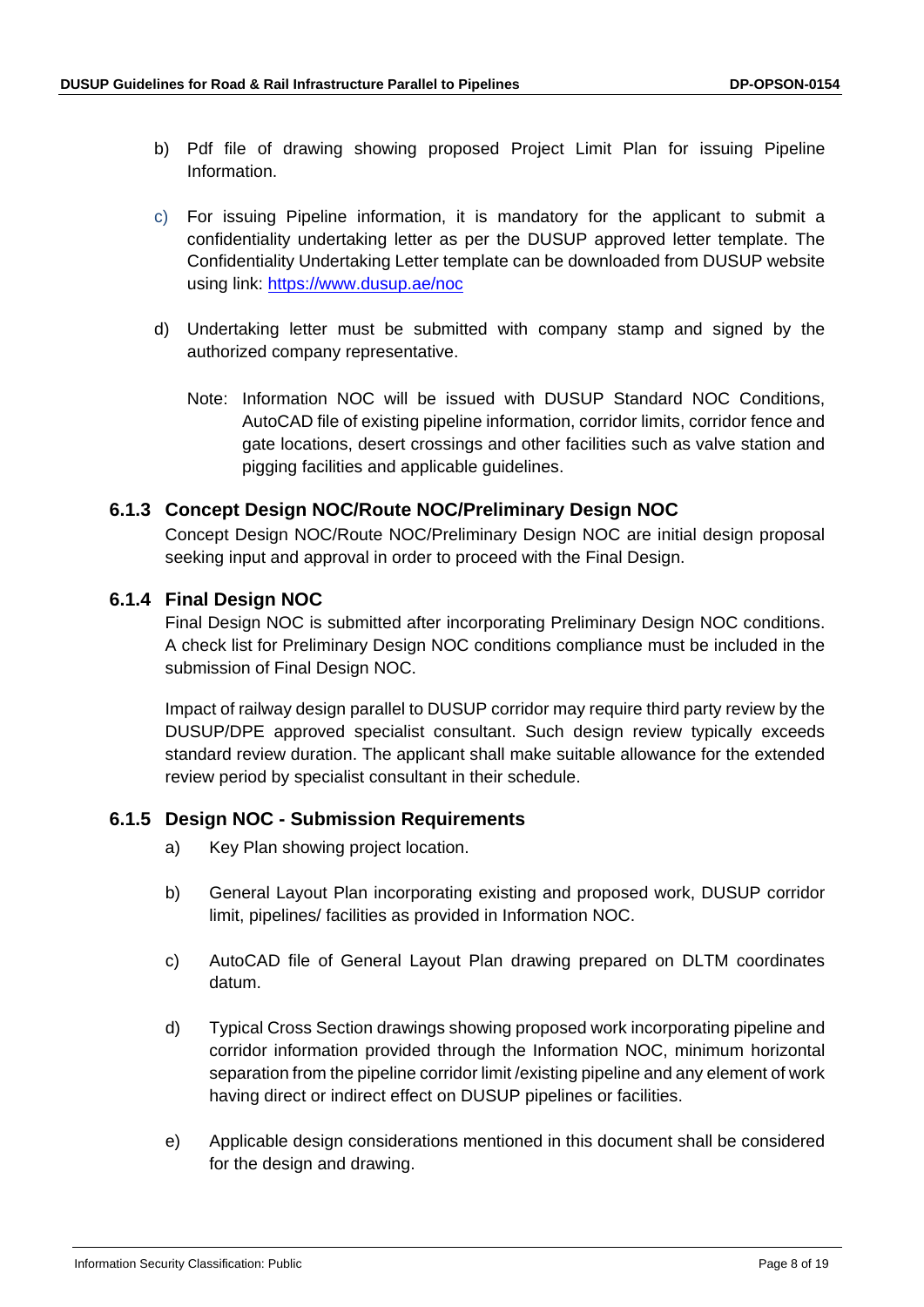#### <span id="page-8-0"></span>**6.2 General Design Requirements**

- a) Safety in design should be paramount, with due consideration of safe methods for the construction of the works and the ability to apply adequate controls for these activities. The design documents must take into account the requirements outlined within this document along with any other controls that may be required by DUSUP
- b) The consultant must verify site conditions that could affect the safety and practicability of construction or operation in the presence of existing or planned DUSUP facilities (particularly above ground pipelines or valve station in the proximity of construction).
- c) The distance from the road edge to DUSUP corridor must be more than maximum recoverable distance of errant vehicle as per the road design or 10 meter from the edge of road shoulder, whichever is greater, so that drivers are able to regain control of their vehicles without damaging DUSUP asset.
- d) Any reduction in above mentioned separation distance from the road edge to the pipeline corridor shall be risk assessed and all necessary agreed control measures are implemented to reduce the risk level to ALARP. E.g. make the DUSUP corridor safe by shielding with a suitable continuous safety barrier.
- e) If the pipeline is located within the ROW or within the recoverable distance of errant vehicle or 10 meters from the edge of road shoulder, whichever is greater must be protected with DUSUP approved slab protection as per "DUSUP Typical Road Crossing Arrangement" drawing reference: 900-08-03-01 (Attachment 1) and crash barrier protection as stated in item 6.4.2.5 of this document.
- f) The likelihood of vehicle rollover with a high severity outcome increases significantly where the embankment height exceeds 1.5 m and embankment slopes are critical (steeper than 1 on 3). Therefore road with embankment height of 1.5m and above are considered as elevated road.
- g) Existing DUSUP Pipelines has been verified for the minimum depth of soil cover in accordance with API RP 1102, ASME B31.4/B31.8 and minimum burial depth required from the ground level to the crown of the pipeline is 1.20 meter. Refer to DUSUP drawing: 900-08-03-01 (Attachment1).
- h) The pipeline parallel to elevated road on embankment shall be checked for the extent of vehicle rollover impact and unless proved otherwise the pipeline within the parallel distance must be protected with DUSUP approved slab protection as per "DUSUP Typical Road Crossing Arrangement" drawing reference: 900-08-03-01 (Attachment1). The extent of protection shall be as follows:

| Side slope of 1:3 or flatter    | : 10 meters from the toe of embankment. |
|---------------------------------|-----------------------------------------|
| Side slope steeper than 1:3     | : 20 meters from the toe of embankment. |
| Roundabout/Curved road & Bridge | $\therefore$ 20 meters.                 |

i) Any road infrastructure installation along the DUSUP corridor or gas/fuel pipeline shall be adequately designed such that when excavating the gas/fuel pipeline or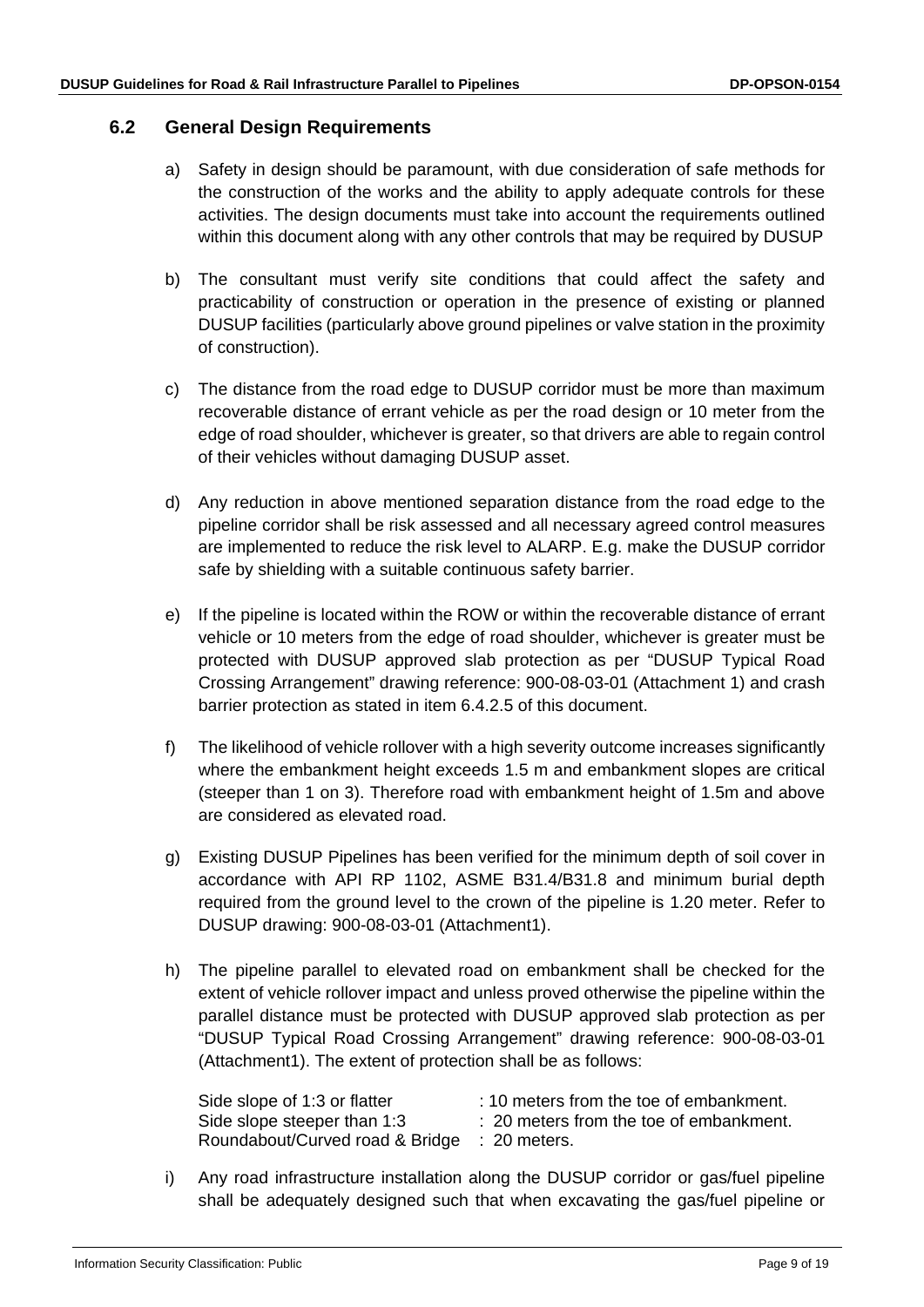other related asset, that there is no risk of the installed structure toppling / collapsing or otherwise effecting the gas/fuel pipeline or the personnel working on that gas/fuel pipeline.

- j) Storm water drainage design for the parallel road/rail infrastructure must ensure that DUSUP corridor and pipeline berm or other pipeline infrastructures are protected from the erosion damage or accumulation of rain water resulting from the proposed road /railway. If storm water drainage design is based on the principal of gravity, it is important that grade elevations and slope are considered accordingly before these system is created.
- k) Locating any storm water drainage soak away parallel and proximity to the pipeline corridor shall be avoided. The design of soak away must consider the protection of existing DUSUP assets from the subsidence or flooding in the event of overflow or blockage (considering existing ground water level/tidal effects). However no soak way may be permitted within 10 meters of pipeline or pipeline corridor.
- l) Sources of electric current from road and railway infrastructure (such as earth rods, substations, transformers or impressed current systems of non-DUSUP assets) must not interfere with the corrosion protection and induced voltage mitigation equipment of existing DUSUP assets. Specific approval from DUSUP is required for such installation design.
- m) Parking facility parallel to corridor must be risk assessed to ensure that existing DUSUP corridor fence or pipeline assets are protected and control measures are implemented to reduce the risk level to ALARP. However a purpose designed concrete crash barrier and gas pipeline warning sign shall be installed as a minimum protection.
- n) The consultant must carry out the PHA specific to the proposed railway route parallel to the existing pipelines and facilities and implement necessary mitigation measures in order to demonstrate that the risk to DUSUP asset have been mitigated to As Low As Reasonably Possible(ALARP).
- o) The design of railway route at the parallel section must include a robustly constructed derail containment system in order that the horizontal deviation of a derailed train can be contained against derailment to the full width of DUSUP corridor/existing facility. Specific detail of derail containment design must be included in the submission.
- p) Railway design must ensure that the propagation of vibration measured (PPV) at the pipeline must be less than 40 mm/s.
- q) Approved vibration isolation matt / material may be provided under the railway track to reduce the vibration propagations to the existing pipeline.
- r) The railway consultant must demonstrate that no stray current effect from railway to DUSUP pipelines exists and provide all necessary corresponding design information and assessment for DUSUP or DUSUP specialist consultant's review. Any interference must be mitigated by the client (railway owner) at their cost.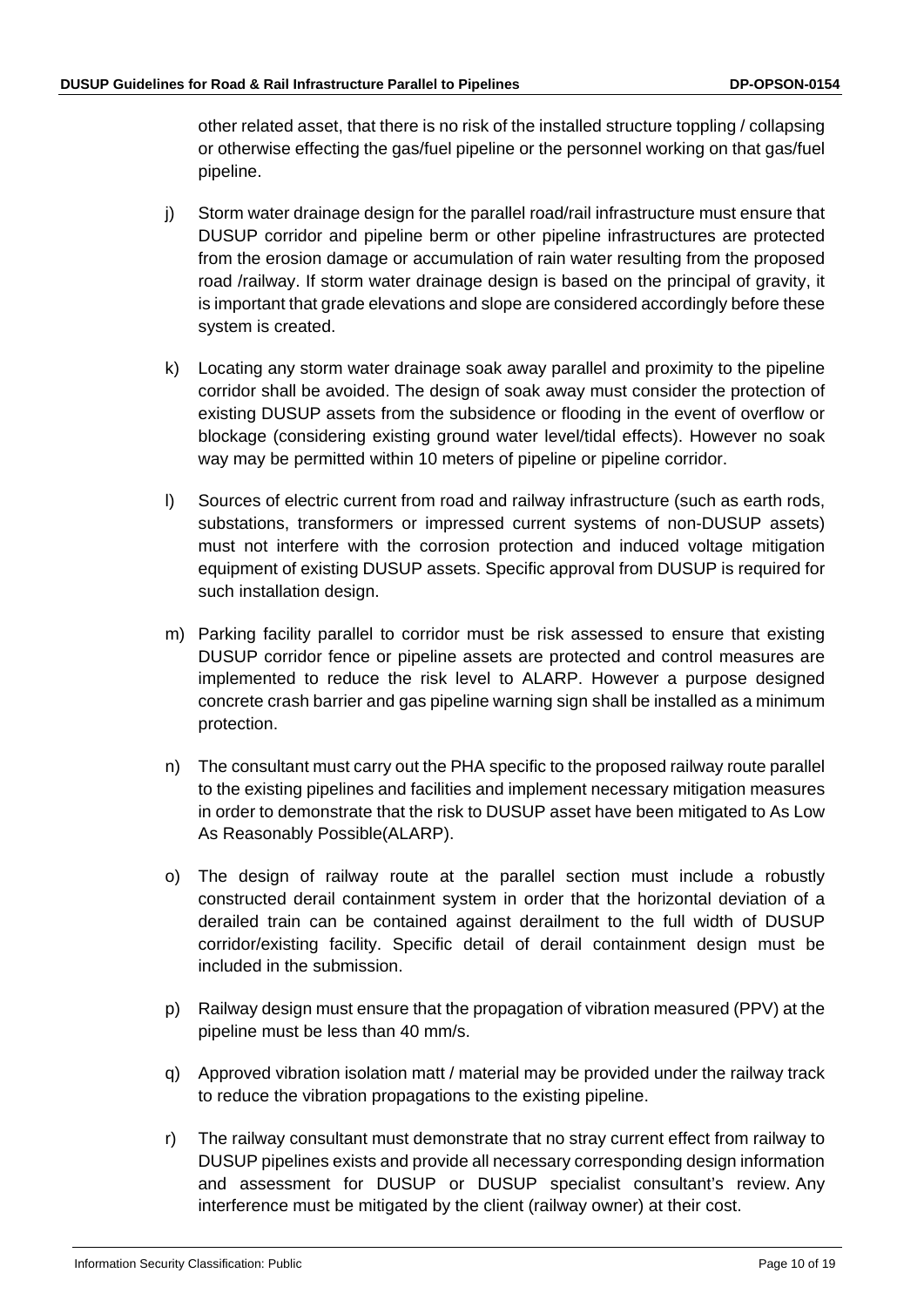- s) If applicable, monitoring shall be carried out before railway operation, during commissioning and after commercial start as per the DUSUP approved procedure. The railway Consultant must consider installation of coupons, reference electrodes and test boxes as per DUSUP requirements/specifications in the vicinity of the railway crossings for monitoring stray currents at no cost to DUSUP.
- t) Minimum 30 meters parallel distance shall be maintained from the DUSUP pipeline corridor to railway corridor and existing pipelines / corridor parallel to proposed railway shall be protected with approved protection such as railway deflection wall as shown in sketch below:



## <span id="page-10-0"></span>**6.3 Trial Pit**

While DUSUP NOC is applicable for any Trial Pit work within the DUSUP NOC zone, most of the standard conditions mentioned in DUSUP Guidelines for Trial Pit may not be applicable for the trial pit on other utilities (not belonging to DUSUP/DPE). However some specific conditions to protect the DUSUP assets such as corridor fence or patrolling access may be applicable.

#### <span id="page-10-1"></span>**6.4 Construction NOC**

Any activities occurring near gas infrastructure require due consideration of the risks and controls to ensure they can be conducted safely. At closer proximity the risk and extent of controls will increase accordingly

Activities that likely to result in high vibration levels have increased ranges of influence where they may impact the safety of the gas/fuel pipelines.

Following are the minimum requirements for Construction NOC submission and Construction of Road and Railway works parallel to pipelines/corridor.

#### <span id="page-10-2"></span>**6.4.1 Construction NOC - Submission Requirements**

Construction NOC submission must include but not limited to following:

a) Key Plan Showing Project Location.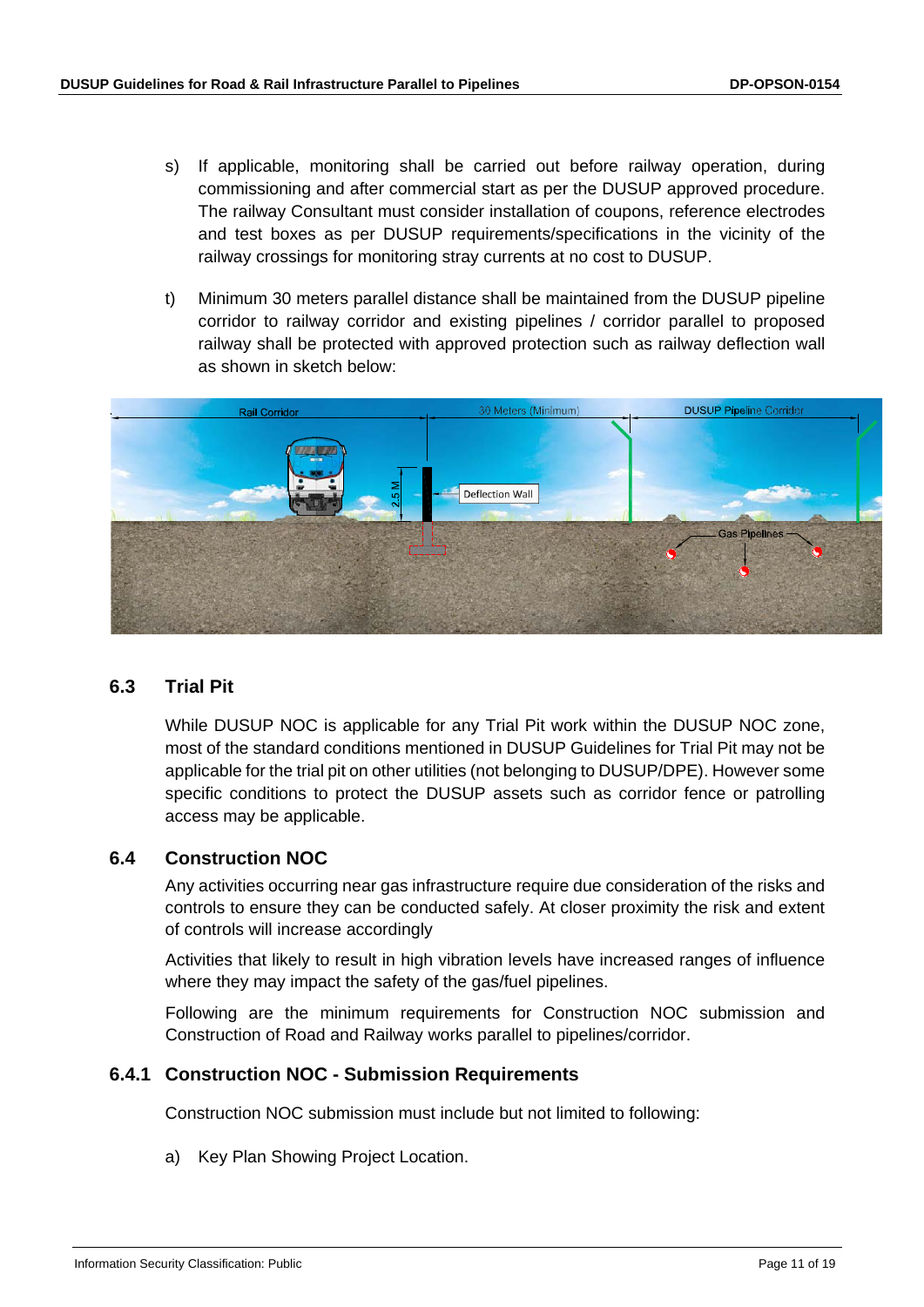- b) General Layout Plan on DLTM Coordinates datum, incorporating existing and proposed temporary and permanent work, DUSUP corridor limits, existing fence & gates.
- c) Bridge /Interchange structure General Arrangement drawing, if applicable.
- d) Detail Cross Section drawings showing :
	- The elevation of existing ground, proposed finished ground, DUSUP corridor limit, all temporary and permanent construction within DUSUP NOC Zone.
	- Horizontal separation from the DUSUP corridor/existing pipeline to the proposed work.
	- Embankment slope and separation from the toe of embankment to the pipeline corridor/pipeline.
	- Detail drawing for vehicle rollover protection design for elevated road.
	- Detail drawing for storm water drainage system to ensure protection of DUSUP corridor from the erosion from rain water discharge from the proposed road/railway.
	- **•** Detail drawing for railway deflection wall, if applicable.
	- Hazard Analysis for railway crossing covering all construction activities, vibration, derailment mitigation, and applicable stray current mitigation.
	- A letter from Client confirming stray current monitoring and reporting during the commissioning and during railway operation will be coordinated with DUSUP/DPE operation.
- e) Include applicable notes from the DUSUP Standard NOC Conditions in the drawing.
- f) Completed check list for Design NOC condition compliance.
- g) MSRA reviewed and approved by the consultant.

## <span id="page-11-0"></span>**6.4.2 General Construction Requirements**

- a) The contractor must verify site conditions that could affect the safety and practicability of construction in the presence of existing or planned DUSUP facilities (particularly above ground pipelines or valve station in the proximity of construction).
- b) Any activities occurring near gas pipeline infrastructure require due consideration of the risks and controls to ensure they can be conducted safely. At closer proximity the risk and extent of controls will increase accordingly.
- c) The activities within 10 meters of DUSUP pipeline or corridor limit must be risk assessed with particular attention to the safety of DUSUP pipeline and DUSUP/DPE assets. Method statement shall be job specific and location specific. Risk assessment shall be reviewed and approved by the consultant or client representative before submission to DUSUP.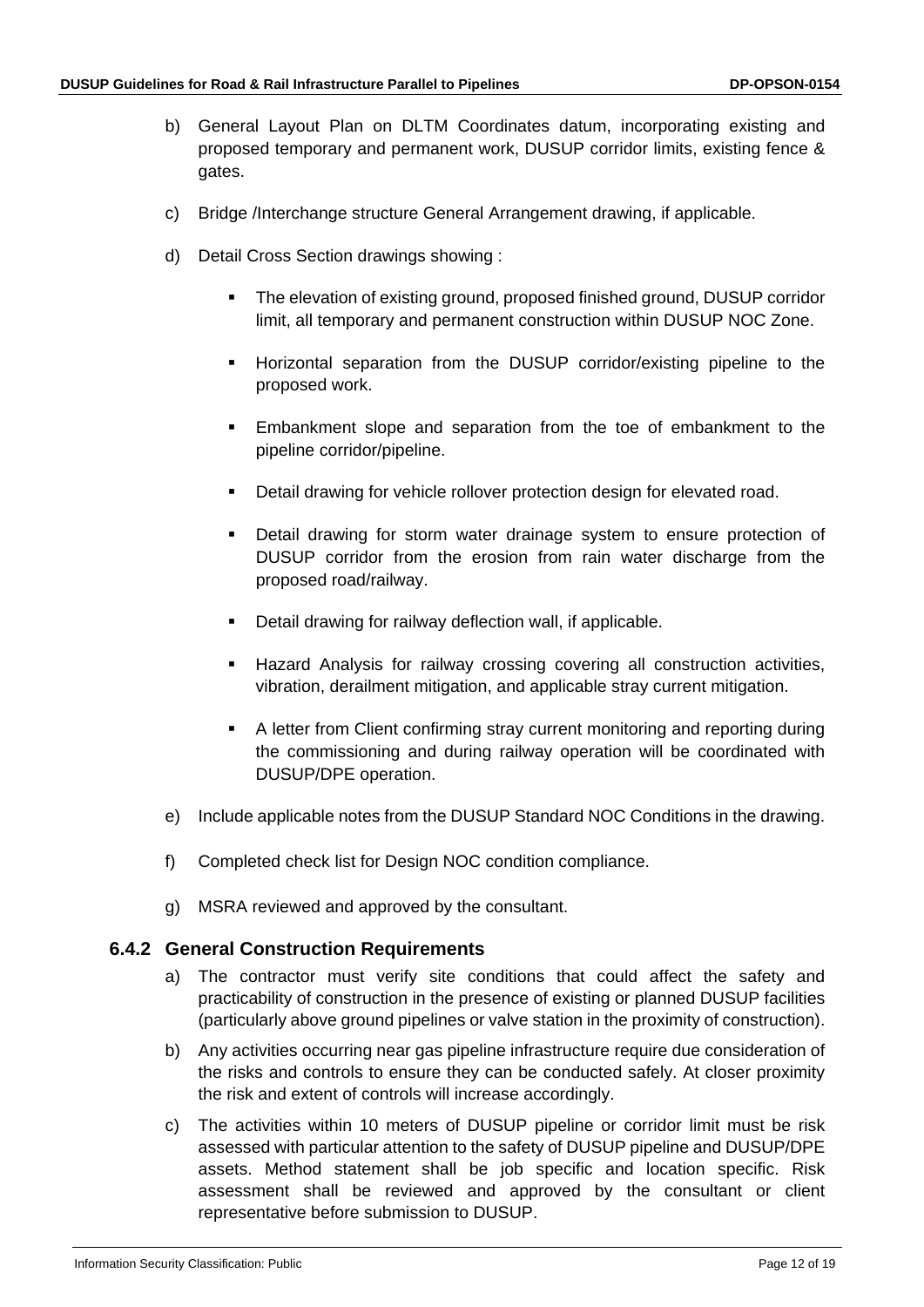- d) The vibration level on the pipeline(s) shall be measured for the worst case scenarios. After measurement, if any mitigation is required then the contractor must carry out approved mitigation measures. The vibration level (PPV) at the pipeline must be less than 40 mm/s.
- e) Use of vibratory construction equipment's are typically not permitted within 10 meters of pipeline. However compaction with roller compactor on non-vibratory mode may be permitted if the pipeline is protected as per the DUSUP approved protection design and minimum 300mm soil cover is available over the protection slabs.
- f) Use of specifically identified road roller in vibration mode for the compaction of road embankment may be permitted provided if the contractor demonstrate that the vibration level on the pipeline from specified road roller remains within the prescribed limit of 40 mm/s PPV and submission is reviewed and approved by DUSUP.
- g) Existing DUSUP pipeline must be protected with approved design as mentioned in above item [6.2](#page-8-0) - General Design Requirements.
- h) Pipeline protection must be complete to the approval of DUSUP before commencement of subsequent construction works within the NOC witnessing zone.

## <span id="page-12-0"></span>**6.4.3 Specific Construction Requirements**

The construction of road and railway infrastructure parallel to gas and fuel pipeline must consider following situation specific additional requirements, but not limited to:

## <span id="page-12-1"></span>**6.4.3.1 At Grade Road /Railway Parallel to Pipeline Corridor**

- a) If the road infrastructure to be constructed is within 5-meters of an existing pipeline or where access to the pipeline may be restricted or excavation for the pipeline maintenance work deem to be unsafe, the existing pipeline must be exposed with a minimum one (1) meter working space all-around for coating inspection. An assessment for the need for any coating repairs to be carried out by the DUSUP/DPE approved coating contractor, engaged by the road contractor and shall be undertaken to the approval of DUSUP. All cost of coating repair shall be borne by the road contractor.
	- Note: DUSUP Senior Pipeline Engineer typically performs assessment of the coating condition and repairs should they be necessary during trial pit excavations and prior to proceeding with the protection construction.
- b) A joint inspection of existing DUSUP fence must be carried out between DUSUP and contractor's representatives prior to the commencement of the works and the condition of the DUSUP fence agreed and recorded. Upon completion of the works, a further joint inspection of the fence shall be carried out to determine if there has been any damage to the pipeline corridor fence as a result of construction activities.
- c) Any damage to the existing pipeline corridor fence as a result of the work must be repaired or replaced utilizing the same material specification by a DUSUP approved fencing contractor and approved by the DUSUP representative. All costs will be borne by the contractor.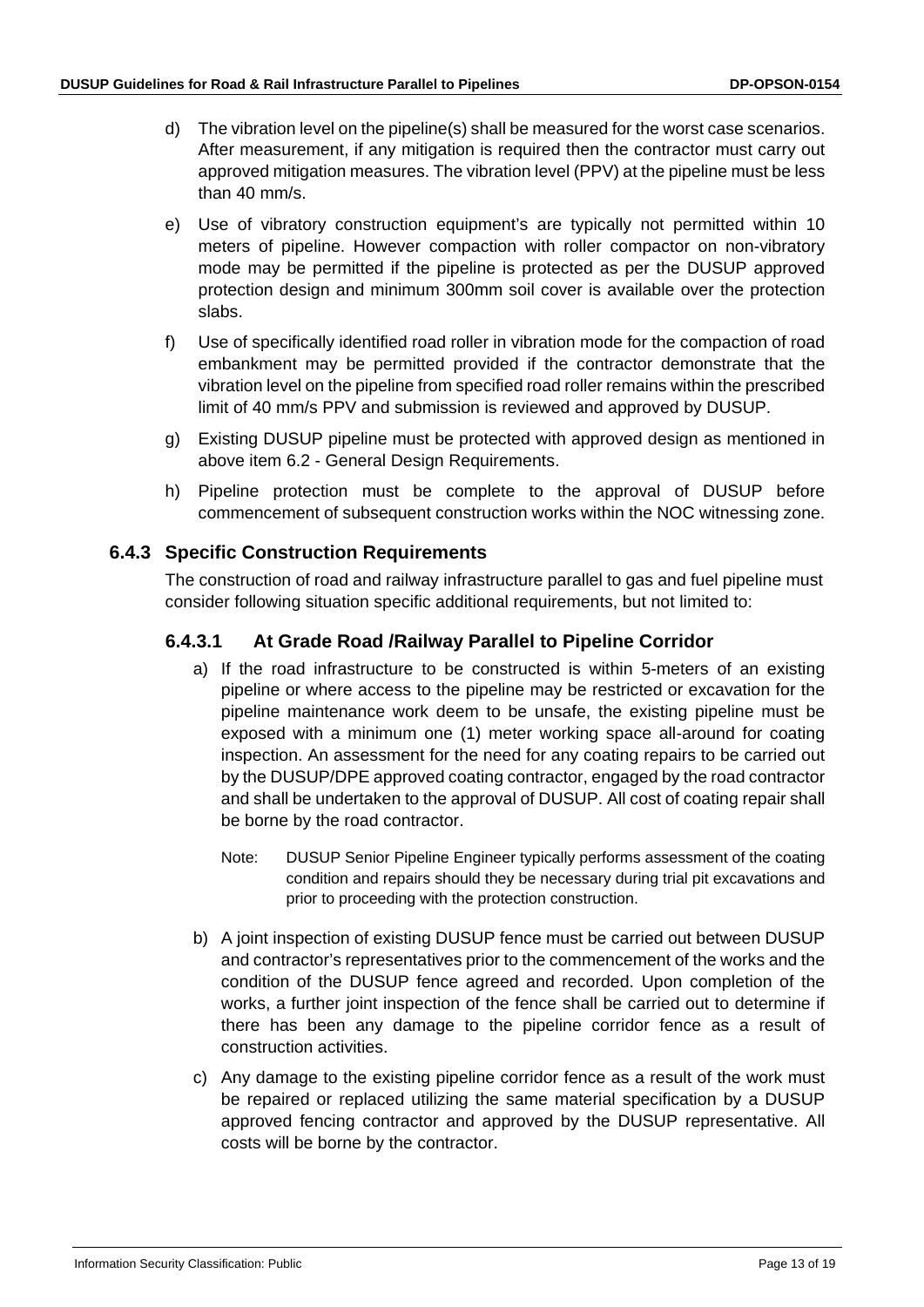#### <span id="page-13-0"></span>**6.4.3.2 Road/Railway at Lower Elevation (Cut/Excavation)**

- a) The construction of road or railway infrastructure at lower elevation and parallel to DUSUP corridor may require excavation or cut along and adjacent to the corridor. Historically most of the DUSUP corridors pass through the undulating desert with dunes and ditches. Pipelines are laid at approximately 1.5 meters below existing ground. Corridor security fence at the edge of corridor was installed to align with the existing natural terrain. Therefore profile of existing corridor fence, existing pipeline along the fence and protection of DUSUP assets shall be taken into account while designing the interface section of road/railway corridor and DUSUP corridor so that any undermining/ toppling of corridor fence foundation and ground settlement at pipeline can be avoided.
- b) Slope of cut parallel to DUSUP corridor limit shall be protected with durable slope protection such as stone pitching or other approved design (see figure below).



c) Where vertical cut is required at the DUSUP corridor limit, DUSUP approved retaining wall to be constructed at the corridor limit. DUSUP corridor must be protected from any settlement before, during and after construction of retailing wall. The existing corridor fence may be replaced with an approved security fence on the top of retaining wall (see figure below).



#### RETAINING WALL AT DUSUP CORRIDOR

Note: MSE (Mechanically Stabilized Earth) wall as retaining wall for protecting the DUSUP corridor is not acceptable as the presence of soil reinforcement of MSE wall may freeze considerable corridor space.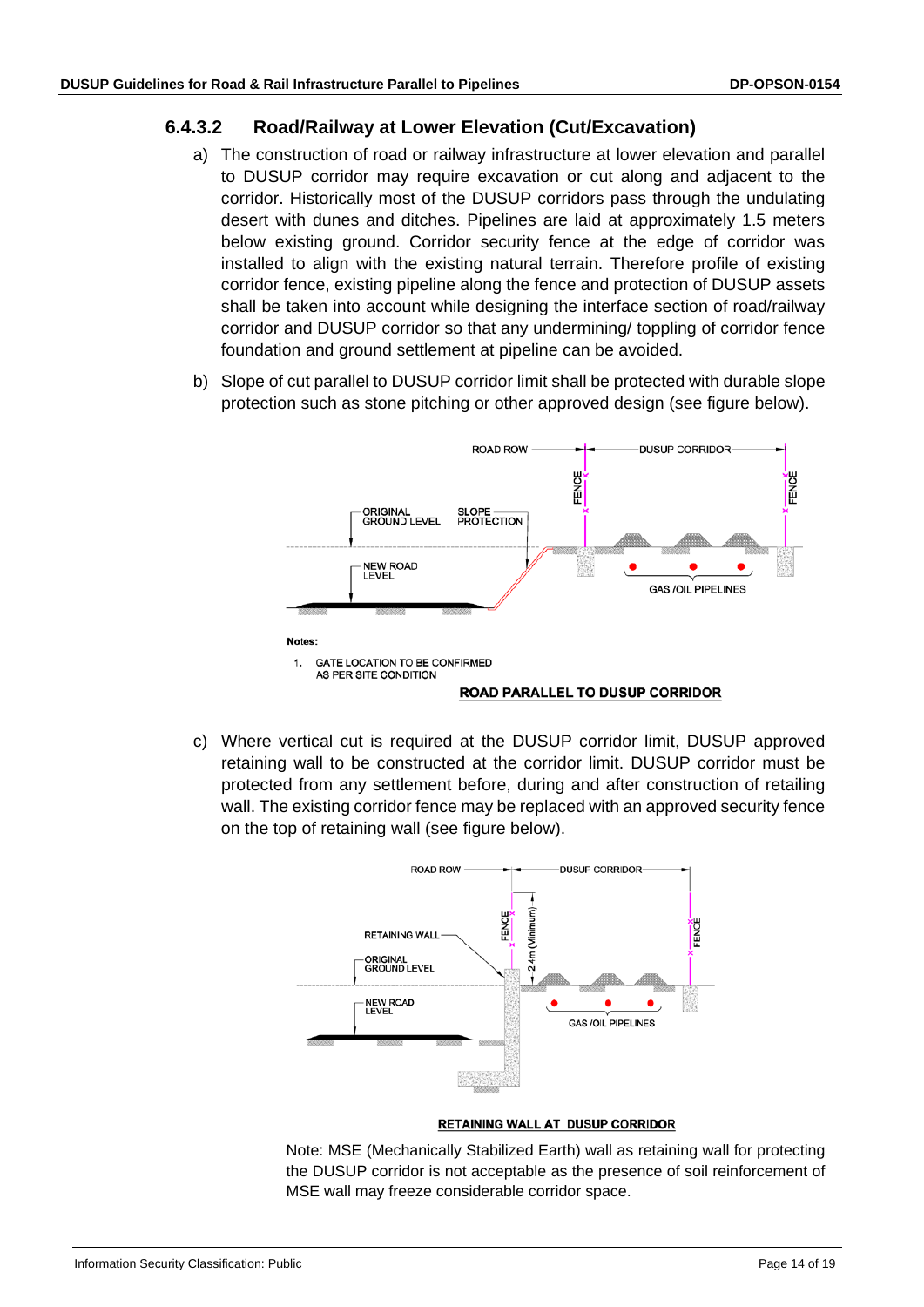d) When a plot adjacent to DUSUP corridor to be developed at the raised elevation, the design of plot boundary wall at the corridor limit shall be duly consider that the DUSUP corridor will be fully populated with the hydrocarbon pipelines in future and pipeline construction and operation may require approximately 3.0 to 3.5 meter deep excavation along the corridor limit. However the boundary wall foundation at the corridor limit for all cases shall be minimum 1.5 meter deep from the existing DUSUP corridor elevation



#### **RETAINING WALL AT DUSUP CORRIDOR**

## <span id="page-14-0"></span>**6.4.3.3 Hot Work**

- a) Naked flame activities conducted within 10 meters of DUSUP/DPE onshore pipelines required separate hot work permit from DPE (Refer to DPE Hot Work Procedure : DPE-HSE-00044).
- b) All permit designated personals shall be trained in relevant DPE trainings.

## <span id="page-14-1"></span>**6.4.3.4 Planting & Vegetation**

Pipeline are treated with a protective coating and carry a small amount of direct current to assist in resisting corrosion. Tree roots are drawn to loose soil around the pipeline and the consistent temperature generated by the moving gas. The roots can damage the coating when coming into contact with the steel pipeline. Further, as roots carry water and nutrients to the tree, they act as conductors of electricity, absorbing the electrical current that is in place to mitigate corrosion.

While damage and increased fire risk are issues from trees for above ground assets, damage to pipeline coating are issues for below ground assets.

Therefore planting of trees is not permitted within the pipeline corridor.

a) In general, planting of small plants/shrubs or grass within road ROW/Corridor interface area, but outside the "No Go Zone" of pipeline may be permitted after DUSUP review, provided the roots of the plant are not capable of causing damage to the pipeline and approved root arrestor or other mitigation measure that would mitigate any damage to the pipelines is provided. However, free passage shall be maintained along the pipeline route.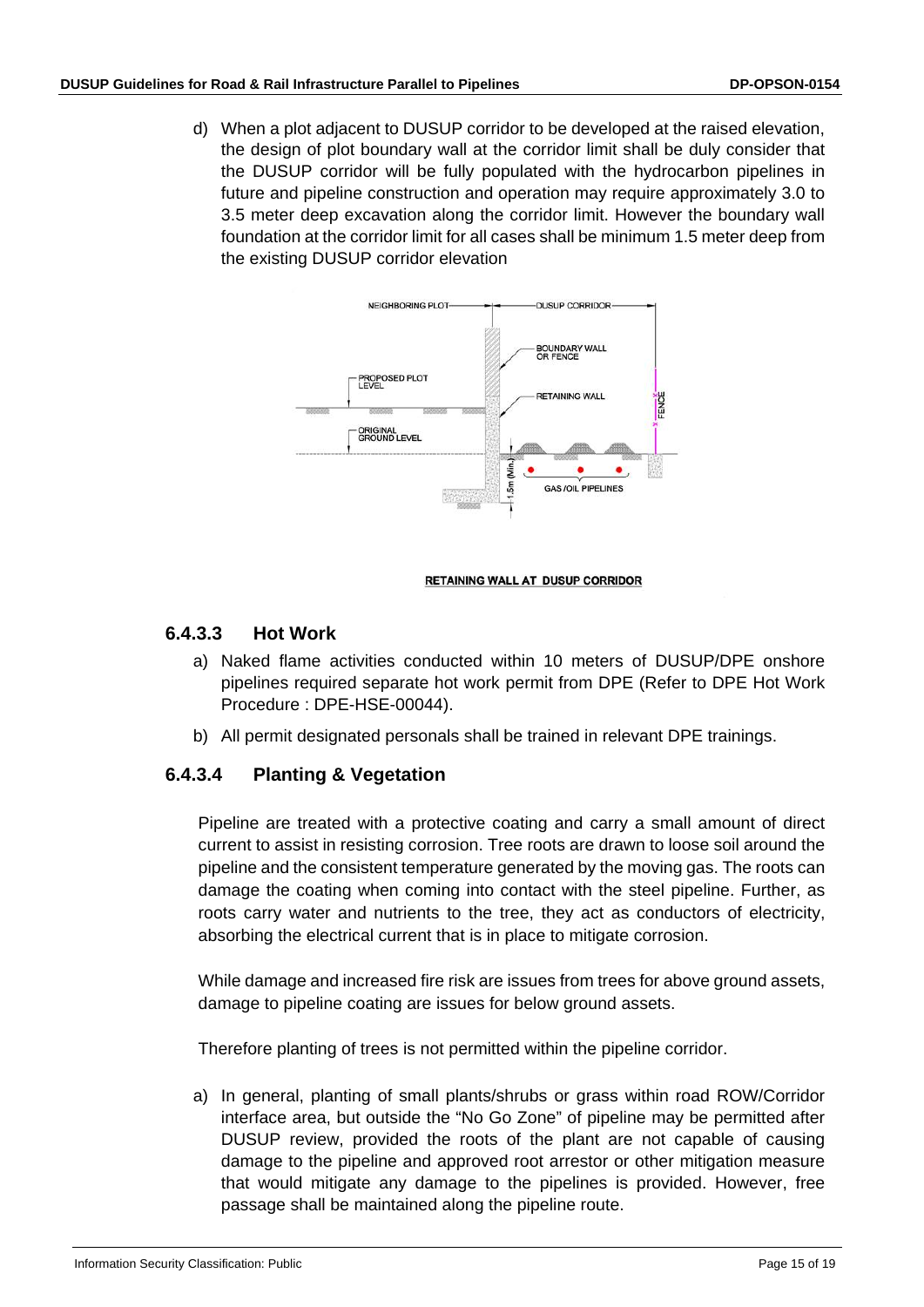- b) Inside the 5-metre "No Go Zone" loosely laid gravel layer may be accommodated instead of grass after further consultation with DUSUP.
- c) Trees parallel and outside the corridor fence may be planted, however the separation distances should be planned and the expected height of the fully grown plant should be taken into account so that the security of corridor is not compromised. Further, the plant shall be placed such that it shall not fall onto any corridor fence or above ground asset, nor the roots shall interfere with the pipeline or below ground assets. Tree shall have approved root arrestors. However, it should be noted that any tall trees are not be permitted within 10 meters of pipeline.
- d) Any approval granted to plant within DUSUP pipeline corridor or corridor interface area within ROW is subject to DUSUP retaining the rights to remove at any time in the future all vegetation which DUSUP consider may restrict access or endanger the pipeline with no cost to DUSUP. If plant is to be reinstated after removal from DUSUP, the cost of reinstatement or other improvement works must be borne by the owner of such plant.

## <span id="page-15-0"></span>**6.4.3.5 Crash Barrier Protection**

- a) While designing of roadside crash barriers the PHA by the road consultant shall ensure that the hazards are identified considering crash history, traffic volumes, speed, clear zone, road geometry, roadside topography, surface condition, and the expected severity outcome of crashes into the roadside hazard/pipeline and demonstrate that the risk to DUSUP asset have been mitigated to As Low As Reasonably Possible (ALARP).
- b) Special Crash barriers shall be provided at critical facilities such as Block Valve Stations, Pigging Stations and at the Dubal Corner Manifold plot. The existing facility shall be protected with specially designed concrete crash barrier as shown on DUSUP drawing reference: 900-08-024 (See Attachment-2).
- c) For the road bridge and viaducts parallel to DUSUP corridor/facility, purpose designed crash barrier to test level 6 (TL6) with a minimum height of 1.5 meter shall be provided in accordance with the Bridge Design Standard AS 5100.
- d) The railway bridge/viaduct or ramp parallel to DUSUP corridor/facility, shall be provided with a purpose designed crash barrier with minimum height of 2050mm (TL-6 barrier). The design and extent of the crash barrier must be as per the international standard or as per the best industry practice.

## <span id="page-15-1"></span>**7 DUSUP NOC CLOSEOUT**

For DUSUP NOC Close-Out Requirements refer to: DUSUP NOC Standard Conditions - DP-OPSON-0056

## <span id="page-15-2"></span>**8 DUSUP GUIDELINES**

Various Guidelines for DUSUP/DPE Onshore pipelines are being developed for internal and external use. Reference is made to following of those Guidelines:

- DUSUP Guidelines for Trial Pit
- DUSUP Guidelines for Road & Rail Infrastructure Crossing
- DUSUP Guidelines for Road & Rail Infrastructure Parallel to Pipeline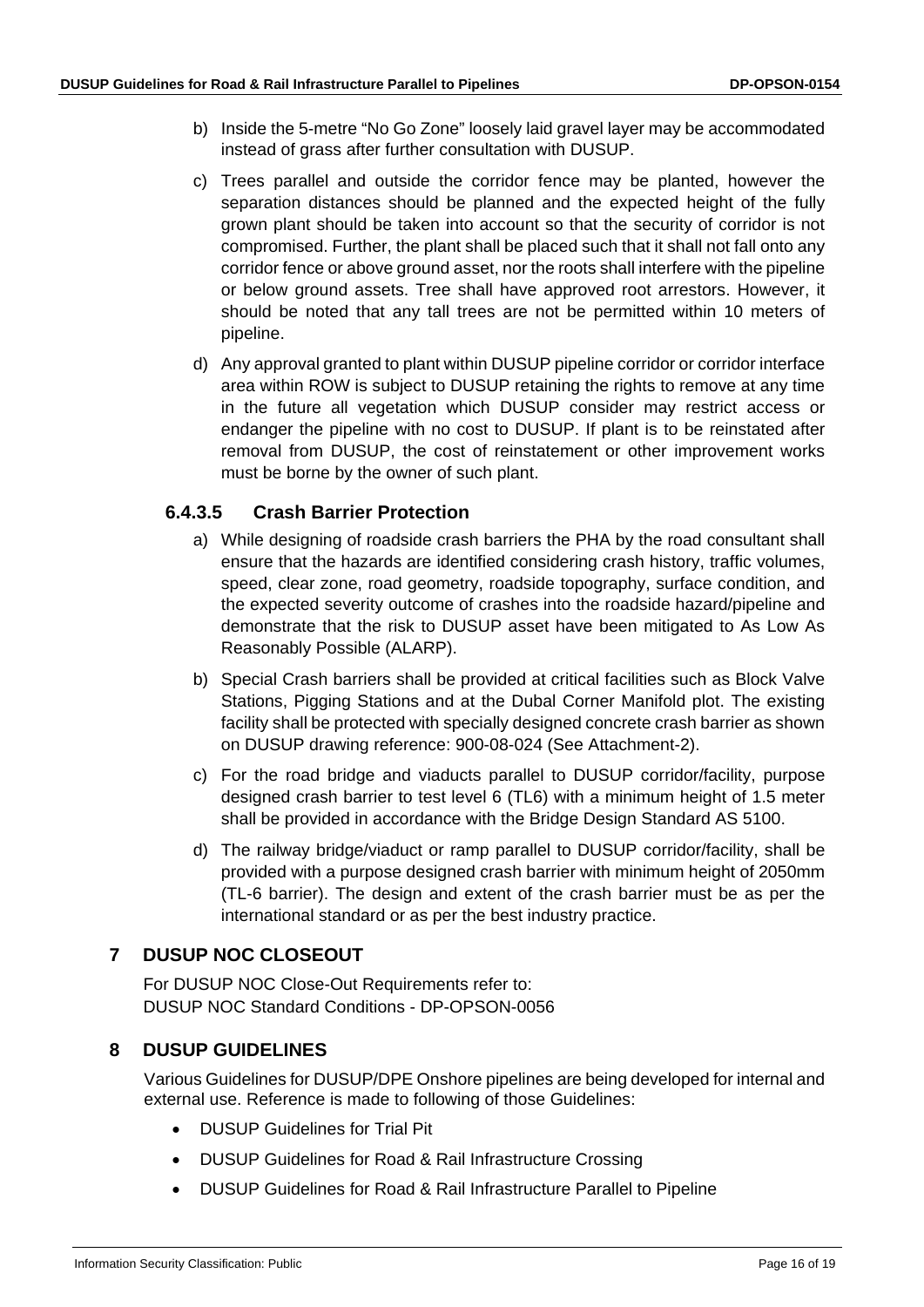- DUSUP Guidelines for Utilities Crossing Existing Pipeline
- DUSUP Guideline for Structures Close to DUSUP Corridor
- DUSUP Guidelines for Dewatering Works
- DUSUP Guidelines for NOC Management and Work Supervision
- DUSUP Guidelines for Hydrocarbon Pipeline Patrolling
- DUSUP Guidelines for Hydrocarbon Pipeline Integrity Management
- DUSUP Guidelines for Hydrocarbon Pipeline Emergency Management
- DUSUP Guidelines for Land Use Planning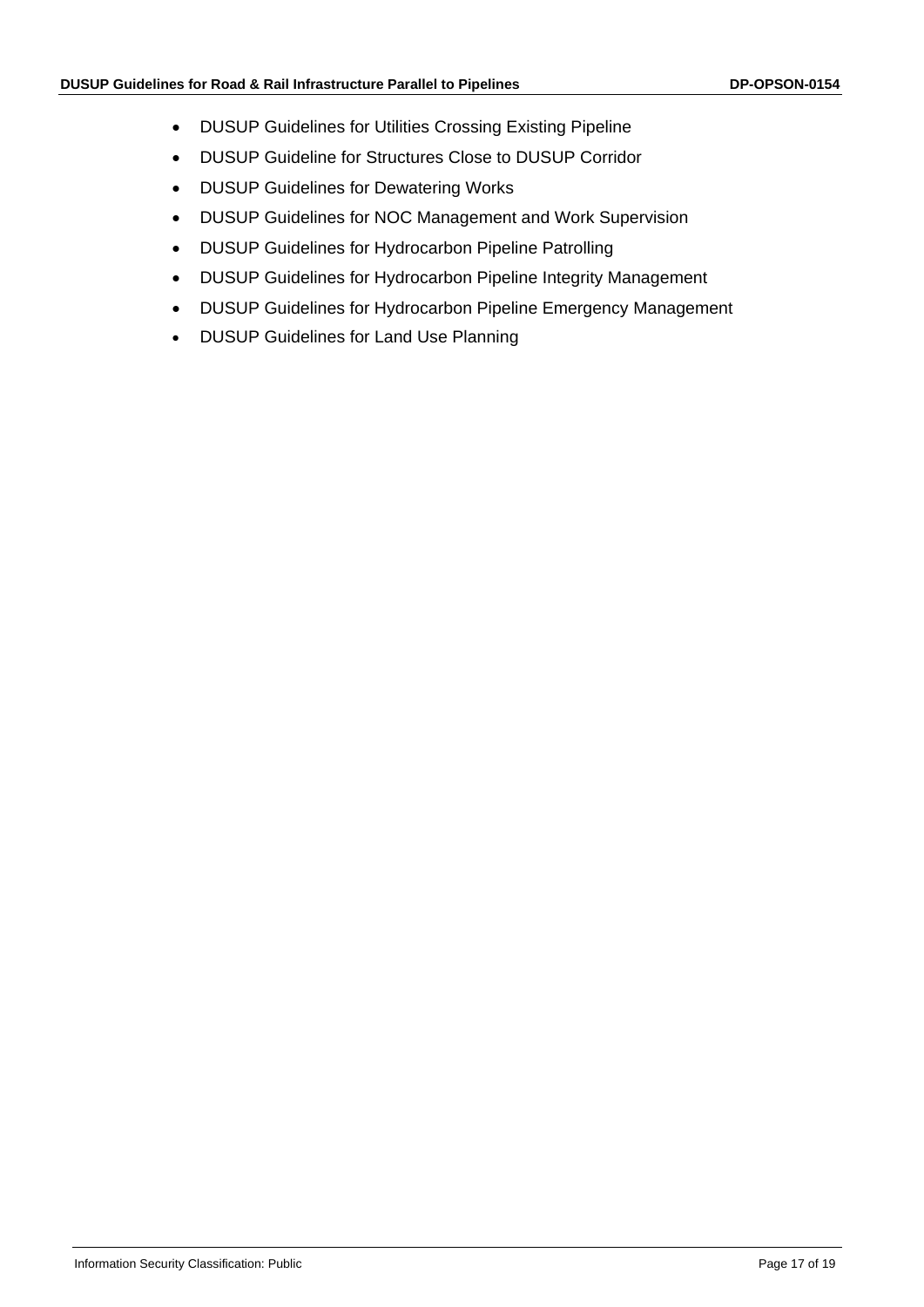#### **Attachment 1:**

<span id="page-17-0"></span>